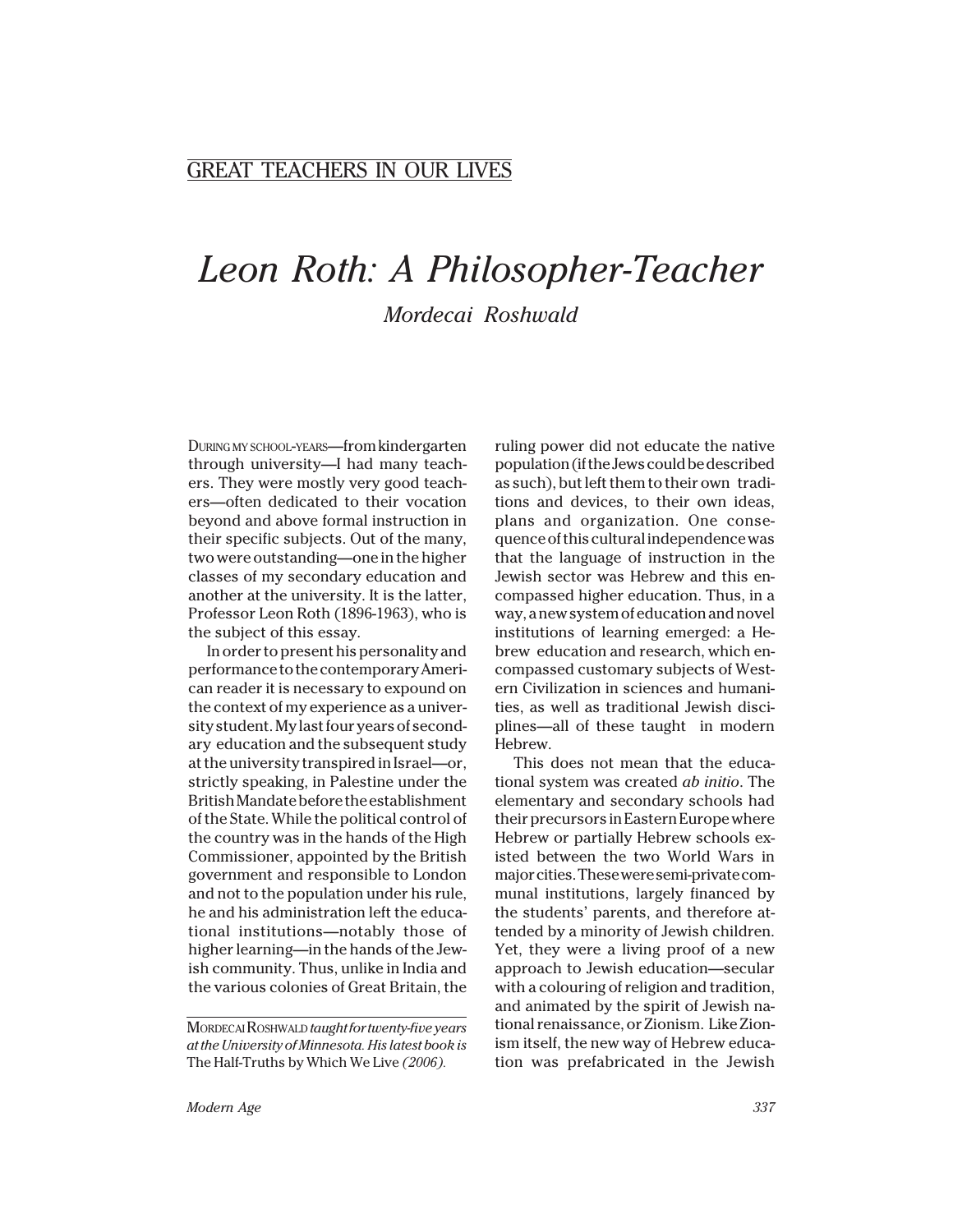diaspora—mainly in Eastern Europe and eventually transplanted to the growing National Home in Palestine.

The incipient Hebrew education in Europe had another significance. It created the prototype of the new teacher and eventually supplied the cadre of Hebrew teachers, as well as Hebrew-speaking teachers of other subjects, for the secondary schools in Palestine. They were themselves the product of European schooling, but usually also of traditional Jewish education, and applied this synthesis in Hebrew schools in Europe and carried this symbiotic approach to the schools in Palestine, if and when they succeeded to emigrate to the Promised Land.

The Hebrew *gymnasia* (high schools modeled on the European example) offered instruction in such basic subjects as the Hebrew language and literature, mathematics, physics, chemistry, English, another foreign language, history (general and Jewish), Bible. The subjects were taught in a continuous sequence—notably mathematics and history—so that there was no disruption and switching from one field or "unit" to another. There were very few electives. This instilled in the student a sense of continuity and cohesion of knowledge, as well as basic familiarity with the various fields—indeed, foundations of what used to be called "liberal education."

The *gymnasia* studies were concluded by a comprehensive final examination, conducted by a central national authority. The successful passing of this examination was a prerequisite for admission to higher institutes of learning. These matriculation examinations caused a considerable degree of anxiety—especially in the last year of studies, which largely focused on preparation for the great test. Not surprisingly, little time was left for the teenagers to look for extra-curricular excitement. I do not recollect having any knowledge of the existence of drugs, let

alone a temptation to use them. Problems in algebra and geometry offered intellectual excitement. Some literary classics provided emotional involvement and aesthetic gratification. The Bible stimulated reflection—oscillating between theology and philosophy.

With this intellectual baggage—not too heavy but not insignificant—I entered the Hebrew University of Jerusalem, to face a new domain of knowledge and its pursuit. It was new in substance, in method and style. First, one had to choose the subjects of study—a situation both attractive and perplexing. Then, instead of the give and take in a high-school class, one sat in a hall and listened to formal lectures, trying one's best to absorb the words of the professor and record them in notes. Moreover, there were no assignments, as had been the case in school. The professor lectured for a whole year and then there was an examination—whether written or oral (called by the Latin word *colloquium*)—which entitled the student to enter a seminar. In the seminar the student participated, along with others, in discussing the subject-matter and was required to submit a substantial paper on a theme agreed upon with the professor. To sit for a final examination in one of the subjects of study, one had to fulfil specified requirements in lecture attendance and seminars. The examination, both written and oral, covered the study of the preceding years and usually also additional material.

As is clear from the preceding description, the system differed from the American college approach. It emulated the universities of continental Europe, the origin of most professors. There was no B.A. or B.Sc. The students prepared directly for the Master's degree. There were no requirements to take courses for general education. That was assumed to have been accomplished in the secondary school. The students had to choose one major subject—such as philosophy, his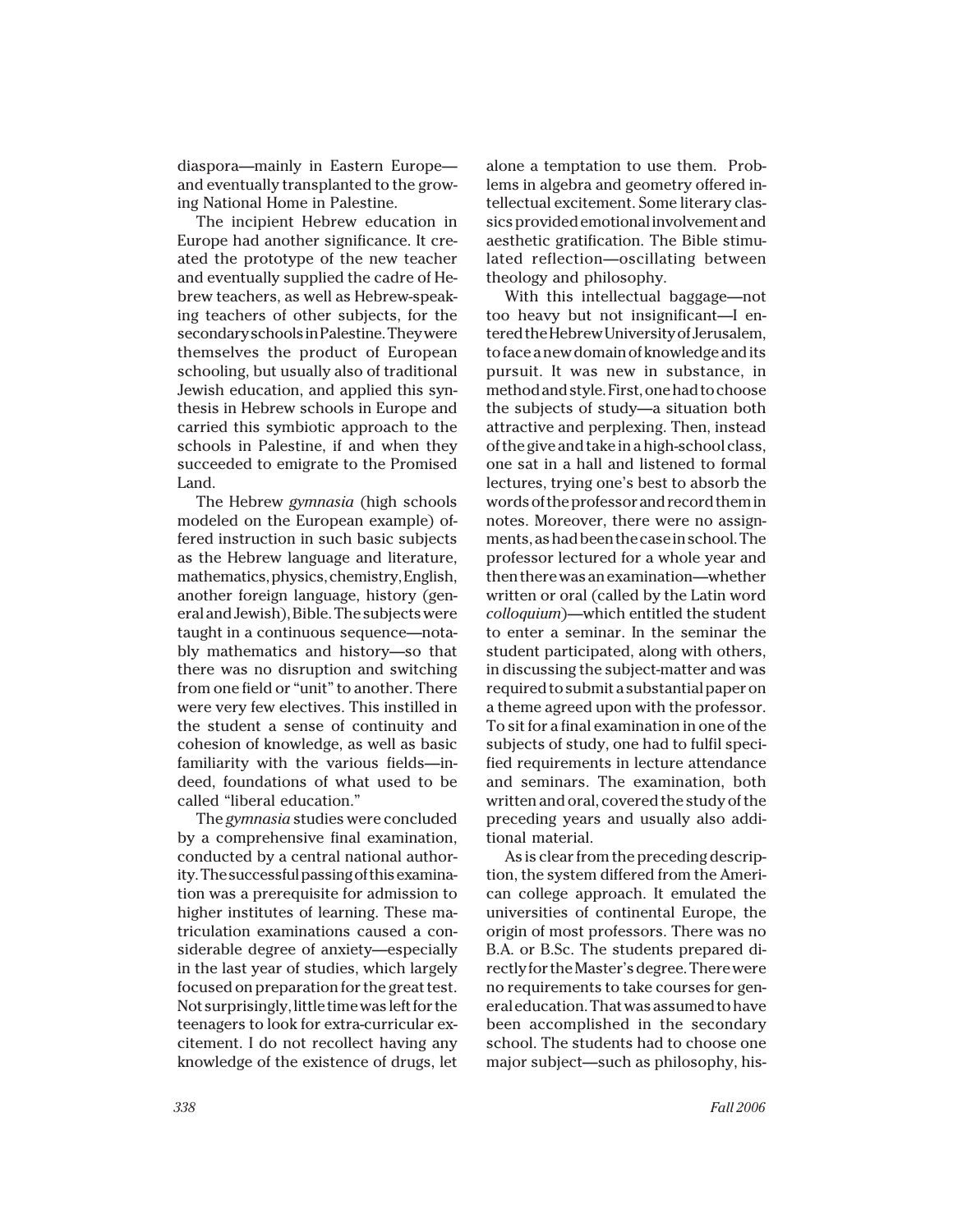tory, Bible, mathematics, physics—and two minors. Here they were allowed any combination, though certain patterns developed. Thus a major in mathematics was often combined with physics and philosophy as minors. There were no prescribed text-books (at least not in the humanities). The opening lecture or two was devoted to bibliography in which cardinal works in Hebrew (if available), in English, German, and French were offered. The books were available in the university library, which was also the national library, but what to choose was left to the discretion of the student. Certain subjects required reading knowledge in certain languages. A student of ancient history had to master either Greek or Latin. Modern history required English and either French or German. The university offered courses in these languages to facilitate the fulfillment of prerequisites and tests had to be passed to qualify the student for the pursuit of his subject of study.

On the whole, the system assumed more intellectual and scholarly maturity than most students had. It offered a new kind of freedom to the young graduates of secondary schools—a freedom which could be used to advantage by the serious and dedicated student, but which could be abused by one who was eager for student life but not disciplined enough to commit oneself to concentrated study.

If in this sense the Hebrew University was a replica, an incipient replica, of a European university of the early twentieth century, in another sense it was an institution *sui generi*s. It was such not only because of the combination of manifold Jewish studies and universal subjects. It was peculiar also because of the unique composition of the faculty. There had been no institutions of higher learning in Palestine which could have prepared scientists and scholars for the Hebrew University, founded in 1925. They were, as a rule, educated abroad, and quite often left academic positions in Europe for a corresponding post at the Hebrew University.

The consequence was an academic blend in more than one sense. There were professors who mastered Hebrew perfectly, there were such who spoke it correctly, and there were a few who struggled with the hard Semitic language. Some spoke Hebrew with a Russian accent, some with a German accent, some with an Italian, etc. A few spoke it with what was regarded as a native pronounciation. Then the professors carried the traditions of their own schooling—Russian, German, Austrian, etc.

This diversity, while it may have interfered with the creation of a fundamentally uniform academic approach, had its hidden advantage. The student, confronted with the diversity of cultures, reflected in the teaching of the professors, came to ponder about the differences among them and tried to decide which is best. Or he might have thought whether the peculiarities could be combined into an ideal intellectual symbiosis. In any case, he was stimulated to reflect on the problem of university education. This was notably the case in the humanistic subjects.

Having outlined this historical preamble and the distinctive local conditions, let me turn to my encounter with the chosen university professor in the late thirties of the twentieth century. True, much water has passed since, not only under the bridge on the Mississippi where the University of Minnesota, my focal employer is located, but even through the humble, but not less famous river Jordan, which can be discerned from Mount Scopus where I studied. Yet, there are many memories which impressed themselves on the mind of the young student and which have remained vivid through the turbulent years and decades that followed. These memories are not merely cherished recollections of an encounter with a great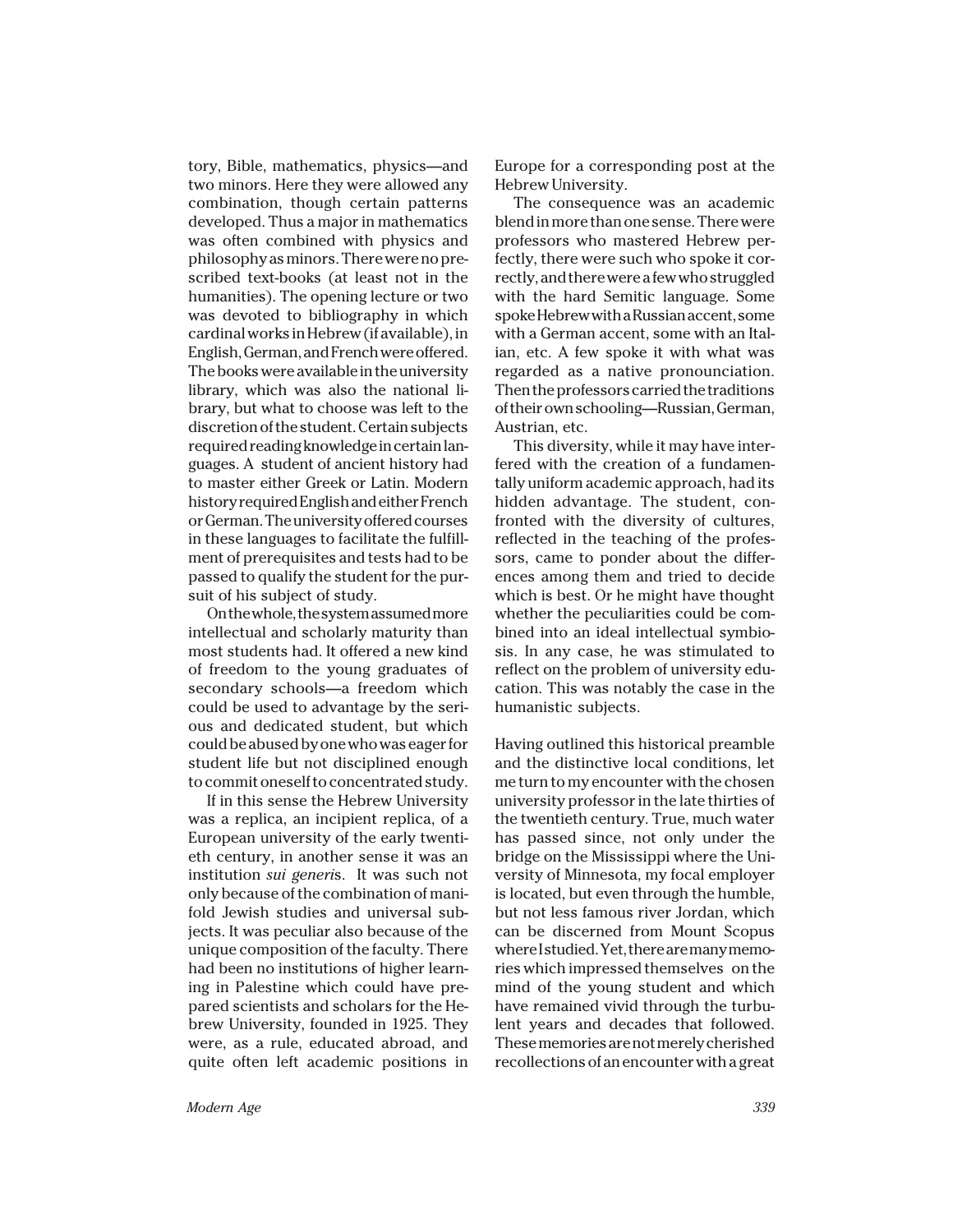teacher, but also a mark of the latter's impact on the teaching and writing of his disciple. The teacher was Leon Roth, and in a significant way I remain his disciple.

When I enrolled at the Hebrew University of Jerusalem, the university was quite small. The students numbered less than one thousand and the number of instructors was also small. Philosophy, which I chose as my major, had only two professors. History, one of my minors, had three, who covered antiquity, the middle ages and modern times respectively. My other minor had one professor only. The deficiency in quantity was compensated by the excellence in quality. Professors in the humanities would master Greek and Latin, besides cardinal modern languages of scholarship—English, German, French. They were often disciples of famous scholars, and had published important scholarly work of their own. They were highly respected by their students, and usually a distance was maintained between professor and student. No student would dream of calling a professor by his first name, and the professors in turn were usually polite in addressing the student occasionally embarrassingly courteous.

Among the professors whom I encountered—they included more than the five referred to above, for I toyed with the idea of choosing other subjects in the initial stages of my studies—Professor Roth impressed me almost immediately as being different from the rest. His appearance, his manners, his style, his teaching, his personality were emphatically distinctive.

In the first place he was English, or what we call today British. Although Palestine was ruled by the British, the encounter with the British was usually limited to tall policemen walking calmly with self-confidence and exuding imperial authority. Higher echelons of the administration were staffed by British officials, but one would rarely, if ever, come into contact with them. At the Hebrew Univer-

sity Leon Roth, or as he was known by his Hebrew initials H.Y. Roth, was the prominent Englishman among the professors. (There was another Briton, Shaul Adler, a Professor of Parasitology—an outstanding scientist and a remarkable individual; but due to the specialized nature of his field he did not get the wide recognition which a professor of Humanities could gain.)

Needless to say, Leon Roth, having studied and obtained his degrees in Oxford and published scholarly works by the Clarendon Press, besides being born in England, was naturally English. Yet to us he appeared *very* English, if one may put it this way. He seemed to cultivate his Englishness and to relish in exhibiting it—whether out of deliberate preference or as an educational ploy, or both. He would dress impeccably in the English style. He would speak Hebrew with the clear diction and rhythm of an educated Englishman. Indeed, I think I have acquired some of my English diction through listening to his Hebrew lectures.

Significantly, though very British in sound, Roth's Hebrew was impeccable and colored by an individual style—both in speech and in writing. For he had a very solid traditional Jewish education and Hebrew schooling which were assimilated into his personality, even if we, his students, did not know it. Such a Hebrew-British personality, elegant and self-confident in appearance and deeply rooted in the knowledge of the two cultures, was an unusual manifestation in Jerusalem of those days. Judeo-Russian, Judeo-German, Judeo-Polish were familiar combinations. Judeo-English carried the aura of Britain's splendid isolation and attracted special attention and wonderment.

Yet, all these were external impressions created by the professor, and were they to account for his personality, he would not have been but another colorful ingredient in the mosaic of the faculty of the Hebrew University of that era. The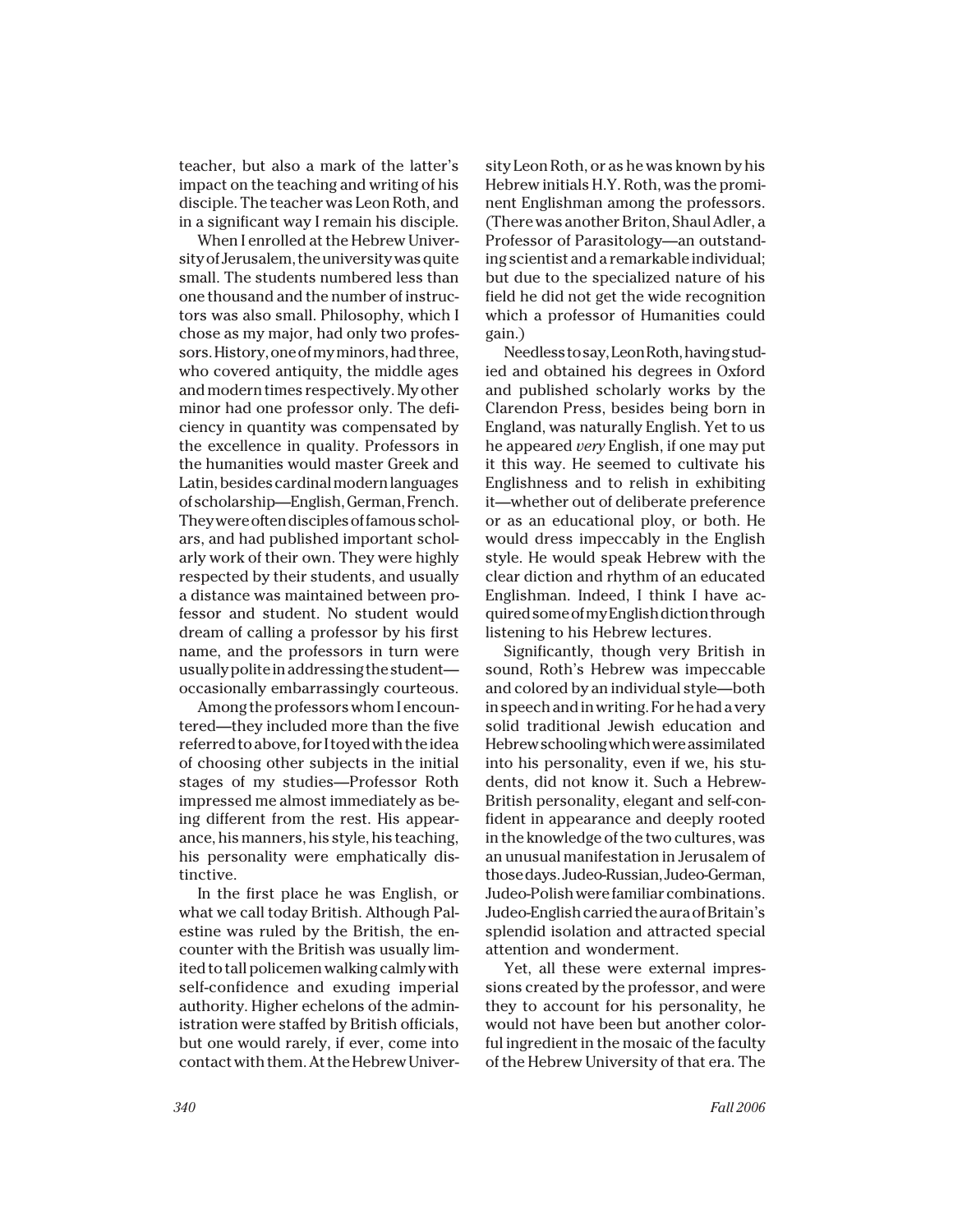crucial factor in the personality of Professor Roth (as we would refer to him) was his teaching method and style—indeed his personality as a teacher.

Roth's courses included ancient Greek philosophy, ethics and political philosophy. Greek philosophy, of course, covered morals and politics, but the lectures on the latter subjects also encompassed the domains of modern philosophers, such as Kant and John Stuart Mill. There was no attempt to reach the contemporary scene, just as modern history courses were not updated—apparently on the assumption that academic approach required a certain distance to view events and ideas with objective detachment. Perhaps this was the way for examining the world of ideas and the world of socalled reality as far as possible *sub specie aeternitatis*.

What imprinted itself on my mind out of Professor Roth's lectures and seminars was predominantly Plato, and the Platonic dialogue as a way of exploring ideas and reality and developing one's own thinking. This does not mean that one accepted all of Plato's philosophy, or that the professor presented Plato as the proclaimer of the ultimate truth. The Platonic message—never proclaimed as such—focused on two matters: one was the pursuit of ideas, of truth, without any restrictions of convention or accepted opinions; another was the method of doing it. Each point requires further elucidation.

As is well known, Plato did not accept the beliefs and the opinions of his contemporaries, but put conventions to the merciless scrutiny of logic, without concern for the conclusion to which scrutiny might lead. This is philosophical radicalism in its pure form—looking for *radix*, the root of things. Some of this radicalism led Plato not merely to controversial conclusions, but outright dangerous corollaries, such as advocacy of a totalitarian

society in which genuine freedom of thinking is restricted to the all-knowing philosopher-kings, that is to say, Platonic philosophers made into rulers or kings adopting such philosophy.

Yet, if the students may have had reservations concerning Plato's ideal Republic—and Plato's own disciple, Aristotle, already articulated some of these—they could not but admire Plato's intellectual daring. That was a quality which some of them—the present writer included would assimilate in their endeavours to build their own ideas and ideals, or when waging criticism of the society in which they lived and the institutions which controlled their lives. They would discuss current events and issues without respect for conventions, but rather including such conventions as subjects of philosophical scrutiny. The conclusions need not have led to discarding whatever was accepted and customary; one could affirm many practices and justify some policies. Yet, one could also reach dissenting conclusions and oppose public sentiment. Such conclusions may have been mistaken too, and acknowledged as such years later. In the meantime, however, they turned the student into a sovereign thinker, into a seeker of truth, into a pursuer of wisdom, into a philosopher, in the original sense of the term. That was a formidable educational achievement and our teacher could take credit for presenting Plato to us and preserving the ardor of his philosophical zeal.

Another aspect was the *manner* of conveying the message, or rather making the student comprehend and absorb it. Here came into the picture, or rather made its way into the mind of the student, the Socratic method of inquiry. It is clearly exhibited in the so-called early Platonic dialogues which are thought to reproduce the authentic teaching of Socrates, later enlarged and superseded by Plato himself (even if he attributed his own ideas to his teacher).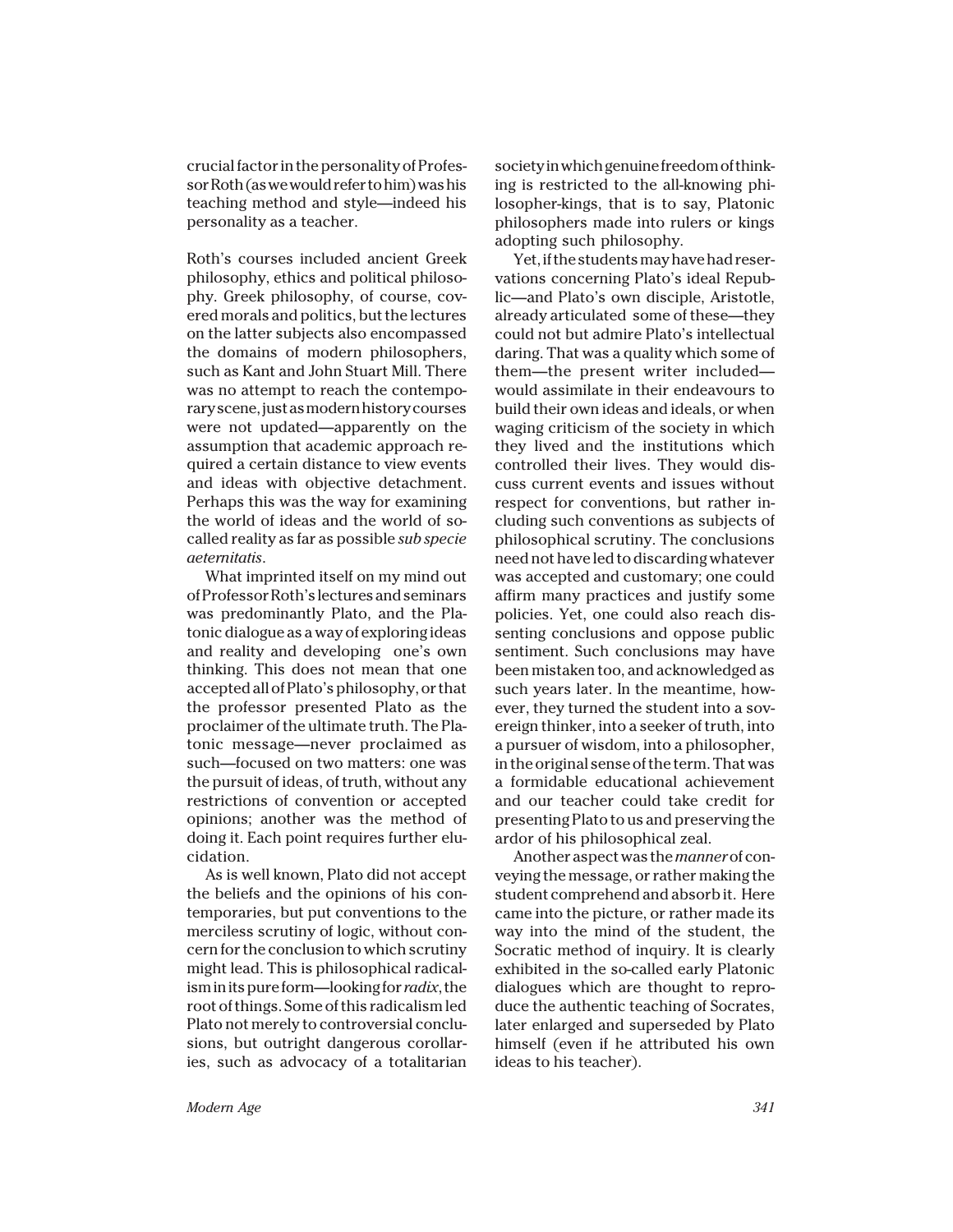As is well known, the Socratic method was not to expound his philosophy and preach it to all who were ready to listen, but to enter into a casual conversation with a fellow Athenian, and the moment the latter uttered such a word as "righteous," or "just," or "noble," or mentioned a certain intention, such as to educate his sons—at such a juncture Socrates would innocently ask: What is the meaning of "righteous," or "just," or "noble"? Or, who is the right educator for one's sons, and what makes an educator a good educator?

Socrates aimed at a clear definition of words, or at a logically consistent and rationally valid justification for one's actions. As the Athenian interlocutor failed to respond in the required manner, Socrates would show him, through seemingly innocent questions, that the answers led to inconsistencies—that is to say, that the man did not know what he was talking about. Socrates himself did not suggest an answer—arguing that he did not have one. He only wanted his fellow citizen to look for the right response. He, Socrates, the son of a midwife, was only serving as an intellectual midwife in assisting in the birth of a living healthy idea by another person. He himself, Socrates asserted, has no answer to his questions. All he knows is that he does not know. *Oida hoti ouk oida*, I know that I do not know. Yet this deliberate ignorance does not prevent him from seeking knowledge and from exposing the ignorance of men—whatever their station in life and position in the state—out of pursuit of knowledge and concern for truth.

Professor Roth, as I read his teaching, chose to follow the Socratic-Platonic method in his own teaching of innocent students. He took upon himself the task of being the Socratic gadfly. He wanted them to pursue ideas and the dictates of reason fearlessly, to try to reach to the root of things. And he studiously refrained from pronouncing—let alone preaching—his own opinions. He presented ideas expressed by great philosophers—Plato, Aristotle, Kant, Mill—with a light touch, suggesting here and there the peculiarities, the problems, the perplexities. It was up to the student to explore the truth and to reach his own conclusions.

Often, when he posed a philosophical problem, with its inherent difficulties, he would look into the eye of one student and another and say: "I do not know the answer. Maybe you do... Or, perhaps, you..." Socrates proclaimed his ignorance, and wanted his interlocutors to look for a solution. Thus, it was not *what* he taught that was crucial, but *how* he taught.

These pursuits of intellectual games, performed as it were in the Greek agora, were not to be interpreted as Roth's indifference to the affairs of the community or to world events. He was not retiring to the ethereal domain of pure thinking, to the world of ideas—Platonic or otherwise. Nor did he want the students to escape into such an intellectual refuge.

To be sure, this was an attractive option. I remember that my involvement in philosophy, as a beginning student, made me enjoy the immersion in the Platonic dialogue, and practice the Socratic art on some of my friends, largely ignoring the outer world with its troubles—and troubles there were galore.

Conceivably, Leon Roth himself may have been tempted by the intellectual joys of philosophy, Greek and modern, and by the self-sufficiency of pure intellectual pursuits. He must have been aware of the futility of attempting to follow in the steps of Plato and educate philosopher-kings, or becoming himself a philosopher-politician. Ostensibly, teaching Greek philosophy could offer a withdrawal from reality (reality as understood by common-sense)—notably the reality of Palestine at that time and the impending crisis of political transformation.

Yet he did not choose such an escape. He must have kept in mind the teaching of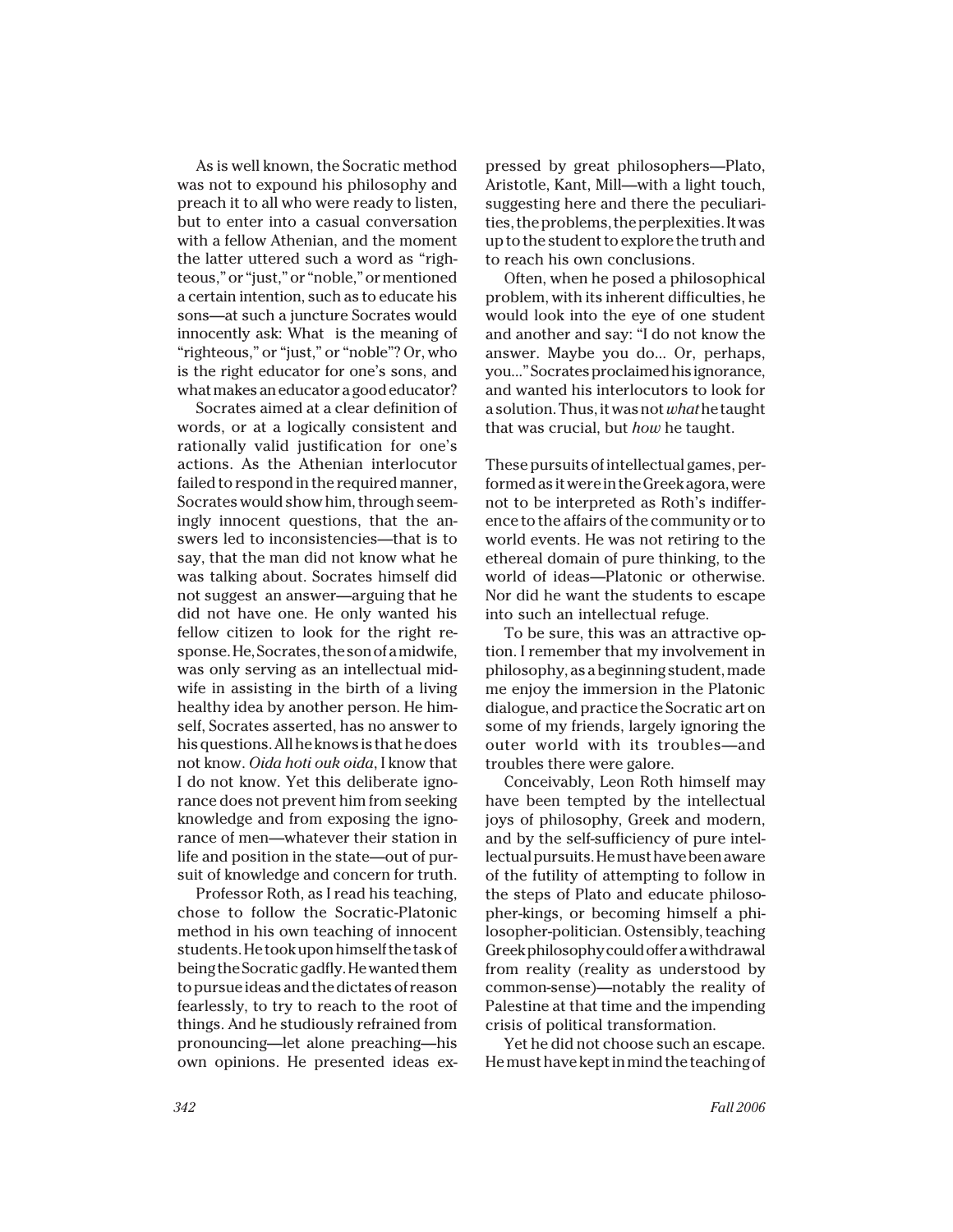Plato in the *Republic*, which squarely addresses this issue. The philosophers who ascend into the regions of the absolute Truth and Good must not be allowed to remain there enjoying the realm of perfection. "They must be made to descend among the prisoners in the den," *i.e.,* the ordinary people, and guide them in the right way (*Republic*, VII, 519-520). Or, as we might put it today, the philosophers must leave their ivory tower and descend to earth.

If Roth did not choose to perform the political task imposed on the philosophers by Plato—probably out of democratic scruples, as well as aversion to political life with its shady aspects—he did not ignore Plato's demand for practical involvement in life and in social affairs. This Roth did primarily through his academic teaching and occasional public lectures. If not a philosopher-king, he did not shy away from being a philosopher-educator.

Some of this task he accomplished by teaching Political Philosophy and promulgating the virtues of representative democracy. He also did it in his teaching at large—even in lectures on Greek philosophy. Remote as Athens of the fifth century was from Palestine, and then Israel, in mid-twentieth century, there were opportunities when a comment of Socrates, or about Socrates, could lead to allusions about the contemporary scene. Such allusions—usually needling, in line with Socratic irony and in the manner of English humor—made their apparently spontaneous appearance on diverse occasions to the joy of the students. Yet, they did not merely enliven the lecture. They also testified to the relevance of Socrates, as well as Plato and Aristotle, beyond their times and place. They exhibited the usefulness of classical texts at any time and in any place. The teachers of ancient philosophy brought the light of wisdom and the sparks of illumination to a world two and a half millennia younger.

The ancient world of ideas could benefit the modern caves of reality.

Roth's teaching method had additional salient characteristics. His lectures were clear. He avoided the penchant for abstract vagueness of some German philosophers. The insistence on clarity accorded with the philosophical tradition of the English academy. He demanded clarity of exposition in the papers of his students, and warned against verbosity. One of his sayings was: "Whatever you cannot write on a stamp do not write at all."

Such a saying manifested his penchant for epigrammatic statements which the students would not forget. I recollect other examples. When a student at a seminar started reading his paper at a rapid pace without paying attention to elocution, he interrupted him and said: "When I was in school, the teacher taught us to count 'one' at a comma, and 'one two' at a fullstop. Now start again." When years later my wife and I accidentally encountered him in Cambridge, after he had retired from the Hebrew University, he instantly gave us the following advice: "Go to King's College, enter the chapel, sit down and look upward." The reward was the view of the magnificently carved vault.

As the above example shows, Roth remained a teacher outside the lecture hall and after one's conclusion of studies. He taught by word and by example. Every letter of his contained or implied an educational message. His word of approval evoked the student's gratification and served as encouragement. His prompt response to any letter taught the lesson of courtesy. His punctuality displayed the worth of this rare habit.

He kept educating his former students with whom he remained in touch, but he did not restrict himself to this small circle. I recollect being present at his meeting with an old colleague at an American university—a retired professor older than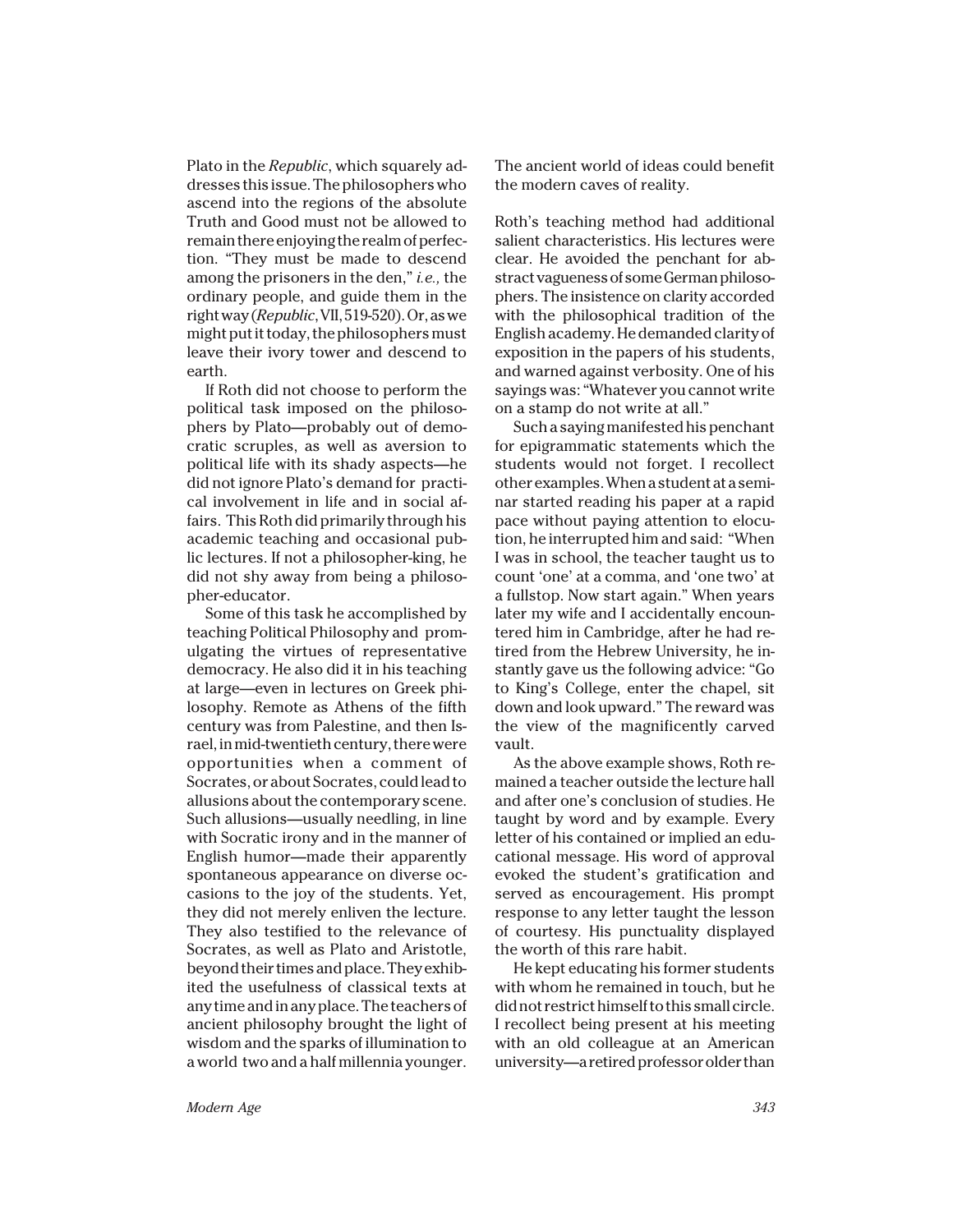Roth—who showed him some valuable philosophical books purchased for that university. When the professor opened a volume and then put it on the table face down, Roth, a devout bibliophile, instantly picked up the book and set it face up, with a gentle rebuke: "You must not put a book that way! It ruins the spine."

While the dominant characteristic of Roth's teaching was his oral performance—in this respect, too, he followed in the steps of Socrates—he did not limit himself to this medium of instruction. As there were hardly any translations of the Greek classical philosophers, or books about ancient philosophy, in modern Hebrew, he took the initiative to remedy the situation. He initiated and supervised the translation of select philosophical texts into Hebrew, himself translating Aristotle's *Metaphysics*, Books I and II, *Ethics* I-II, *Politics* I-II. Other philosophical classics in Hebrew, including some Platonic dialogues, were edited by him.

Moreover, he published a series of "Guides" to Philosophy—Greek Philosophy, Modern Philosophy, Political Thought. All of these were in Hebrew, of course. Each of the "Guides" consisted of a terse introduction to the subject with generous quotations from the primary texts and with restrained comments and commentaries by the author, in line with the method employed in his lectures. A significant portion of the slim and handy books was devoted to a carefully chosen annotated bibliography. The "Guides" were clearly designed as such and not as textbooks. The student, at the university or outside it, was directed into the field of inquiry and left there to pursue knowledge on his own.

Leon Roth taught us philosophy, but he did not impart to us *his* philosophy. The student did not know what his opinions were—about politics, religion, history. His scholarly works did not figure in his bibliography, which was essentially confined to the courses he taught. He occasionally revealed his attitude or reaction to current events, but did not link it to a "philosophy." Yet, one could not think of him as a teacher of philosophy who had no outlook of his own and who could equally teach any other subject. For there was a sense of a close and intimate relationship between the teacher and his subject-matter.

The philosophical outlook of Leon Roth, if not a philosophical system, could be ascertained only by a more personal acquaintanceship and by his publications after he had left the Hebrew University after twenty-three years of service but well before retirement age. A few salient features emerge.

One was his interest in literature, English and other. I remember having met him on the street, when walking in Jerusalem with my wife who was holding a book. He could not resist asking to look at the volume—I believe it was something in English literature—and, on discovering its identity, making a comment on the work. He occasionally gave a public lecture on a man of letters—such as Albert Camus, or the Hebrew brilliant publicist of the early century, Ahad Ha'am. Clearly, while focused on philosophy, he regarded the wider world of letters as a valuable expansion of explorations by the human spirit.

Roth was very British, but he was also profoundly Jewish. I was surprised to discover, years after leaving the university, that he was an observant Jew. His familiarity with Judaism had been evident from his Hebrew style, but his religious commitment remained invisible. Only when he came to deliver a lecture at the University of Minnesota, where I was employed at that time, and it transpired that he and his wife had provided their own sandwiches for the long train trip from Chicago because of dietary rules, did I realize his commitment. Later on, when I had read his book *Judaism, A Portrait* (1960)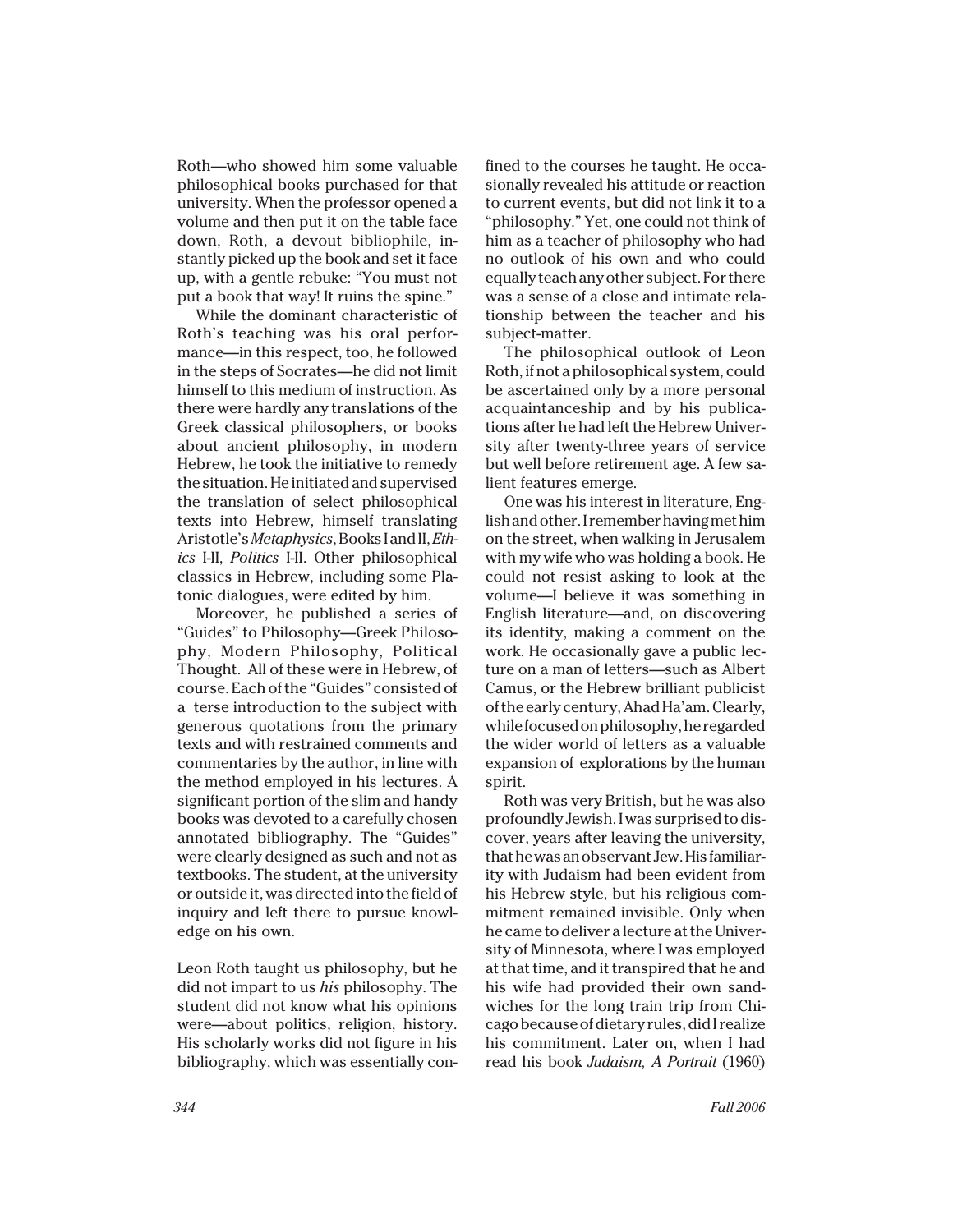and some of his essays, I could satisfy my curiosity how he combined philosophical rationalism with religion, Plato with the Bible, universalism with the Jewish legacy.

It appeared that he avoided the issue of religious belief and focused on the ethical teaching of Judaism. Whenever divergent sentiments—tribal and universal—manifested themselves in the Bible or in the rabbinical literature, he clearly chose the universal. As to dietary laws, which cannot be explained rationally or justified morally, he saw in them a civilizing factor, in that they taught man to control his animal impulses by the imposition of some restraints on his urges. That, incidentally, comported with Plato's philosophy.

The English side of Roth's personality was reflected in the sense of civic duty, in the cultivation of good manners, in the spirit of toleration, and in a good dose of common sense. There was nothing in it to contradict the Jewish tradition, or, to say the least, all of the above could be justified by some trends in the long history of Judaism.

It could be suggested that Roth embodied the idea of a synthetic—even symbiotic—perception of civilization as a combination of Hebraism and Hellenism, to use the phrasing of Matthew Arnold (1822-1888), or Abramism and Atticism, in the wording of S.D. Luzzatto (1800-1865), an Italian Jewish scholar and writer, and the latter's contemporary Heinrich Heine (1797-1856), who elaborated on this approach. Each of the above had his own ideas what the terms exactly meant, and each may have selected certain salient aspects of the two civilizations in his own manner. So did Roth, stressing the philosophical legacy of Greece and the moral heritage of Israel, and adding the elements of modern European, mainly English, civilization.

This synthesis was in harmony with enlightened humanism and with selective cosmopolitanism. "Selective," because it must not be equated with the notion that all the cultures are equal and that one must refrain from judgment and evaluation of human conduct. Nothing could be further from Judaism, from nineteenth century Britain, from ancient philosophy—even if in each case the normative judgment may not be based on identical premises. Yet they all lead to similar, or at least compatible, value judgments.

If all these recollections convey the personality of a distinctive individual and teacher, the two inextricably intertwined, there is another aspect of the man and the professor which must not be overlooked. That is his attitude to his students, or to the few elect among them who were graced with his special attention and friendship.

The first impression of the student the present one included—was that here was a visitor from Olympus, overwhelming with his wisdom, his wit, his authority, to whom the student owed respect, submission, admiration. The professor did nothing to dispel this attitude. As a matter of fact, he could be quite rough to the average student and even disdainful if the student neglected his scholarly duties. Certainly he would not consider trying to endear philosophy to the student or to attract him or her to the realm of the philosophers. Philosophy was up there, lofty and immovable, and it was up to the student to try and climb up the mountain.

My personal experience was that Professor Roth did not show any interest in me till, on one occasion, I questioned some comparison he had made between an epistemological argument of Galileo and an argument of Plato. In response to my comment, he suggested that we look for it in the Platonic text and report at the next meeting of the seminar. He opened that meeting with the question whether anyone had found the evidence. As nobody answered, he said: "I have not found